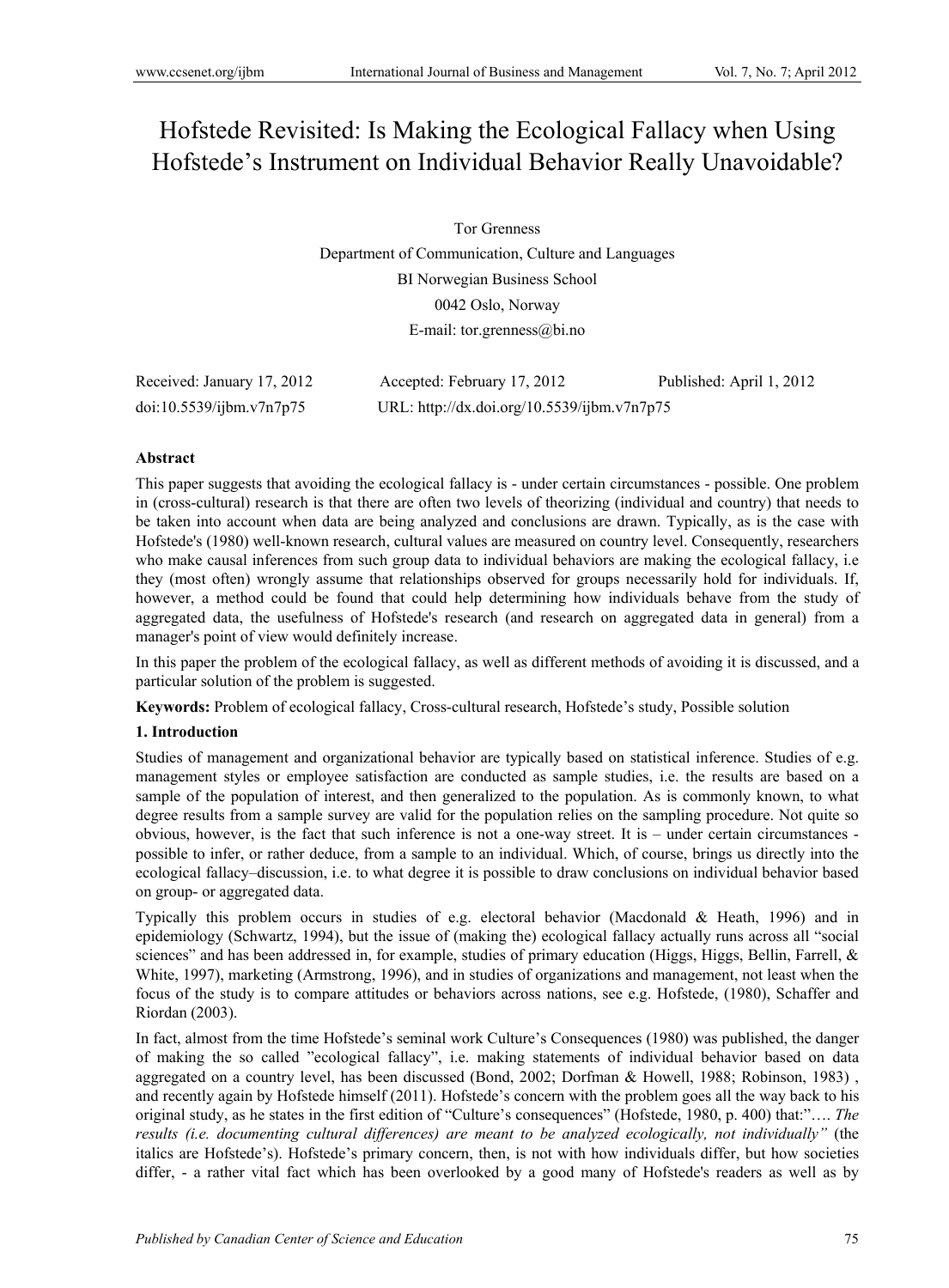scholars using Hofstede's frameworh in their own cross-cultural studies. For example, a recent article published in "Cross Cultural Management: An International Journal" (Hofstede, 2011), made Hofstede to write the following: "The article confuses the individual and the national level of analysis; in fact the author does not show awareness that such a thing as a level of analysis exists".

In spite of Hofstede's warning, however, the question of to what extent Hofstede's dimensions can not only be applied to comparing countries, but also to distinguishing among individuals, continue to deserve attention (Hoppe, 1990; Migliore, 2011). From a manager's point of view, it is obviously desirable to be able to identify universal dimensions that can do both, since managers tend to be primarily concerned with individual behavior. If this is not the case with Hofstede's framework, the usefulness of his work from a manager's point of view is somewhat limited as it does not provide any insight in individual differences related to e.g. vital areas like motivation and commitment. Dorfman and Howell (Dorfman & Howell, 1988, p. 130) put it this way: "The ecological level of analysis severely restricts the meaningfulness and usefulness for researchers who operate at the micro-level of analysis". In order to overcome these shortcomings, Dorfman and Howel's strategy were to develop an instrument to measure dimensions of national culture that have impact on work-related values and other management process issues. Their goal was to extend the measurement of culture, usually conceived as an attribute at the societal level to the individual level. Based on the work of Hofstede and others, scales were developed which measure five important cultural dimensions and where individuals who strongly believed in these key cultural dimensions were compared to individuals who indicated weak beliefs in these values. Although their work led to promising results, it has to be noted that the main objective of their empirical study was to determine the impact of cultural dimensions on certain relationships between leader behaviors and criterion variables. The culture measures were thus used as moderators between various leader behaviors and satisfaction with work and supervision, organizational commitment, and job performance.

It also has to be noted, as Migliore (2011) emphasized in her response to Hofstede's critique, that Hofstede's own research (Hofstede & McCrae, 2004) in fact revealed relationships between dimensions of culture and personality factors, which at least may be taken as an indicator of a inter-relational aspect of personality and culture. This reasoning is, however, not accepted by Kitayama (2002, p. 92), who states that "… when Japanese and Americans are different in a certain psychological characteristic, say, self-esteem, the difference is not caused by culture".

What this tells us is that the problem of finding methodological sound solutions that enables the researcher to draw conclusions of individuals based on group data, – that is; which enable the researcher interested in individuals, but only has access to aggregated data, to avoid or at least reduce the danger of the ecological fallacy, remains by and large unsolved.

Although the problem of making the ecological fallacy is well known from a wide range of textbooks, there is none the less various conceptions of what the problem implies as well as many different suggestions on how to deal with this problem (Freedman, 1999; King, 1997) What can generally be said is that there seems to be a common conception that it refers to a logical fallacy inherent in making causal inferences from group data to individual behaviors (Blalock, 1964; Cook et al., 1979), but because different textbooks deals with the problem somewhat differently, and not least because the ecological fallacy is indeed a typical issue in research on cross-cultural or comparative management (Schaffer & Riordan, 2003; Smith, Peterson, & Schwartz, 2002), we think that revisiting Hofstede and the problem of making the ecological fallacy will still be of importance for scholars within this field as well as for managers working internationally.

Consequently, our first objective (1) will be to try to find out what, exactly, do we mean when we refer to the "ecological fallacy"?

Next (2) the question of to what extent Hofstede's four dimensions can not only be applied to comparing countries, but also to distinguishing among individuals will be discussed.

Implicit in this discussion, the question (3) whether it is possible to deal with the ecological fallacy-problem in a general and methodological sound manner and thus improve the benefit of aggregated data will be raised.

These three problems create the base for discussions in this article.

## **The ecological fallacy – what does it really mean, and why is it of more than pure academic importance?**

As was briefly mentioned above, the ecological fallacy is assumed to occur when relationships are estimated at one level of analysis (e.g. collectivities) and then extrapolated to another level (e.g. individuals). In his classic study, William Robinson (1950) effectively demonstrated the consequences of the ecological fallacy. Focusing on the relationship between literacy and place of birth in the 1930ies, Robinson compared the geographical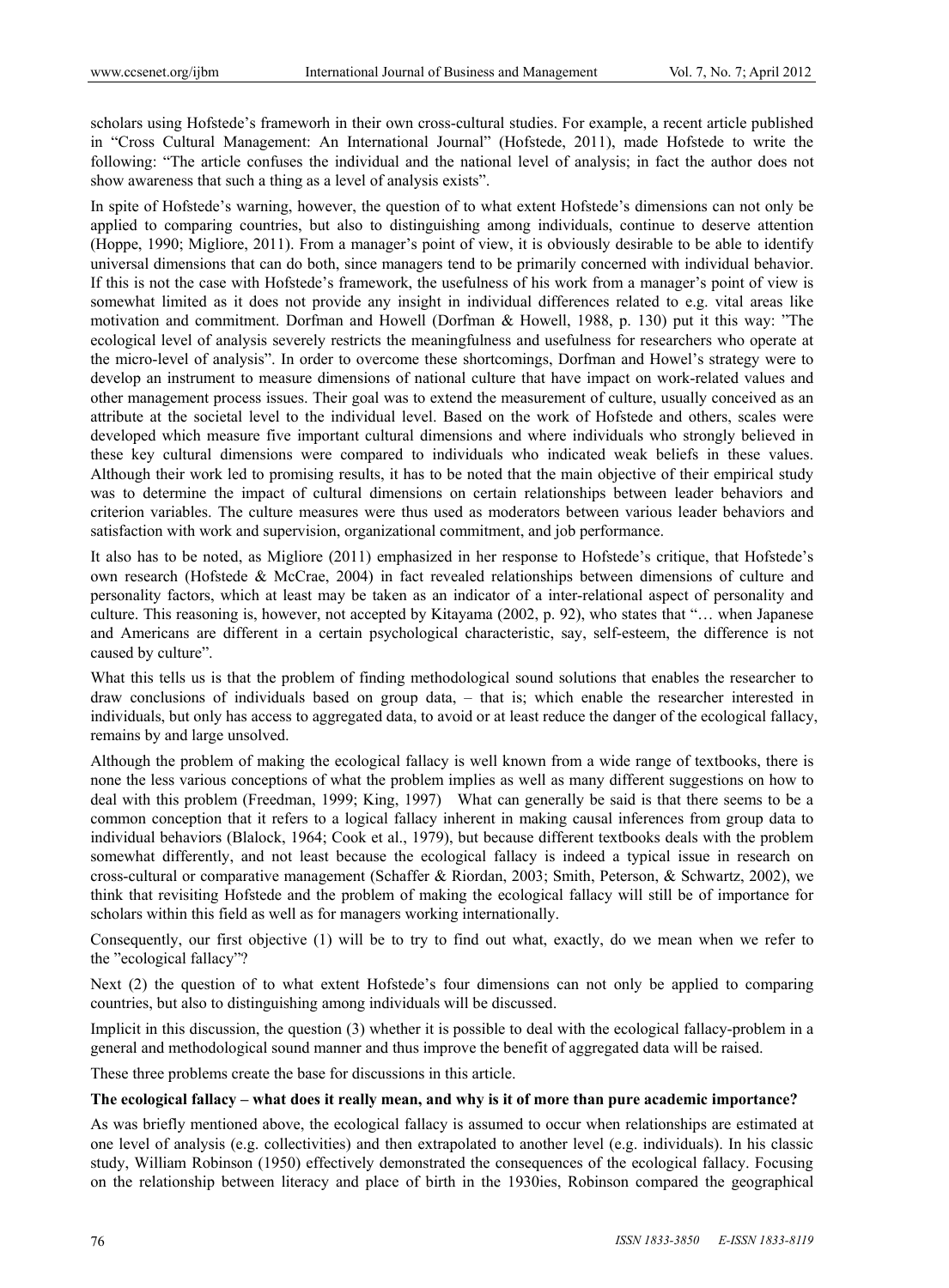regions of the United States. He found that regions with higher percentages of foreign-born people had higher literacy rates than regions with lower percentages of foreign-born persons. But when he subsequently examined the same relationships at the *individual* level, he came up with the *opposite* result: native-born individuals were more literate then foreign-born. The ecological correlation gives the wrong inference; the sign of the correlation is positive because the foreign-born tend to live in regions where the native-born are relative literate.

Robinson was not the first scholar to note the pitfalls of inferences from the group to the individual level analysis, but he was the first to bring the problem of cross-level inference forcefully to the attention of empirically minded social scientists (Langbein & Lichtman, 1979). One consequence of Robinson's article was a general distrust towards the use of aggregated data, disregarding the fact that ecological inferences are both necessary and possible – even when availability of individual data is not possible. Langbein and Lichtman (op.cit: 9) put it this way: "In 1950, life became more difficult for social scientists attempting the quantitative study of individual behavior". And, we might add, from the 1980ies also for managers who seemingly had read Hofstede, but who conveniently attributed national cultural traits to individuals ("In our Mexican plant delegation is out of the question. Mexicans, you know, avoid uncertainty").

Generally, attempts to study individuals through the analysis of aggregated units rested on the unspoken assumption that statistical measures computed for these units would have the same value as corresponding measures computed from individual level data, "personal values are cultural values writ small". Robinson shredded this assumption, and it was Robinson who popularized the term "ecological fallacy" to describe any incorrect inference about individual behavior from grouped data.

Contrary to the pessimistic claims in the methodological literature (since Robinson, 1950), researchers in many fields of academic inquiry, as well as practitioners, routinely try to make inferences about attributes of individual behavior from aggregated data.

Intuitively many would argue that results from an aggregated level quite often indicate how things are on an individual level. For example: Hofstede's study shows that the Norwegian score on the Masculinity index is extremely low, i.e. that so called feminine values are dominating in Norway (Hofstede, 1980). A logical and interesting question would thus be: Does this mean that Norwegian managers as individuals also hold these feminine values? It would be my best guess that researchers who have been studying Norwegian managers would answer yes to that question. And in most cases would probably be right about it simply because most people will actively strive to coordinate his or hers behaviors with the pertinent cultural systems of practices and public meanings (Kitayama, 2002). None the less it is still important to bear in mind that even if several studies seem to verify the general tendency among Norwegian (and Scandinavian) managers to act according to feminine values (Grenness, 2000; Grenness, 2003, 2011; Schramm Nielsen, Sivesind, & Lawrence, 2004) , this is still to be regarded as a cultural norm, not necessarily a characteristic of the personality of individual Norwegian managers (Bjerke, 1999). Even if we take Bjerke's words into consideration, what is coming out of this is something of a paradox because the statement that individual Norwegian managers hold feminine values, which implicates an ecological fallacy, and thus is obviously logically invalid, may still be empirically valid.

This paradox can be illustrated as follows:

# **Matrix showing nine theoretical situations where empirically valid or invalid, (but logically invalid) conclusions can be drawn concerning the correlation between x and y across levels of analysis: (adapted from Halle, 1976)**

#### Insert Table 1 here

What this implies is that we have no way of knowing how two variables will correlate (if at all) on an individual level (n), given that we know how they correlate on an aggregated level (n+1). If we for instance look at the second situation illustrated above, it tells us that we have a positive correlation on the ecological level (e.g. between Masculinity and Achievement Orientated motivation), but drawing the conclusion that every manager in a country with a high score on Masculinty will also be highly achievement motivated is both empirically and logically wrong. Actually we *could* be empirically right about it, but the point to be made is that as long as we only know how the correlation between x and y is on an aggregated level, we have no way of predicting it on an individual level. We could be right, but we could just as well be wrong.

Another point to be made is that even if we are proved right, there may be other problems hidden within the process of moving from one level of analysis to another that need to be solved – or at least discussed. One has to do with the fact that "The demystification of cross-level bias begins with the recognition that an aggregate variable often measures a different construct than its name-sake at the individual level" (Firebaugh, 1978, p. 500).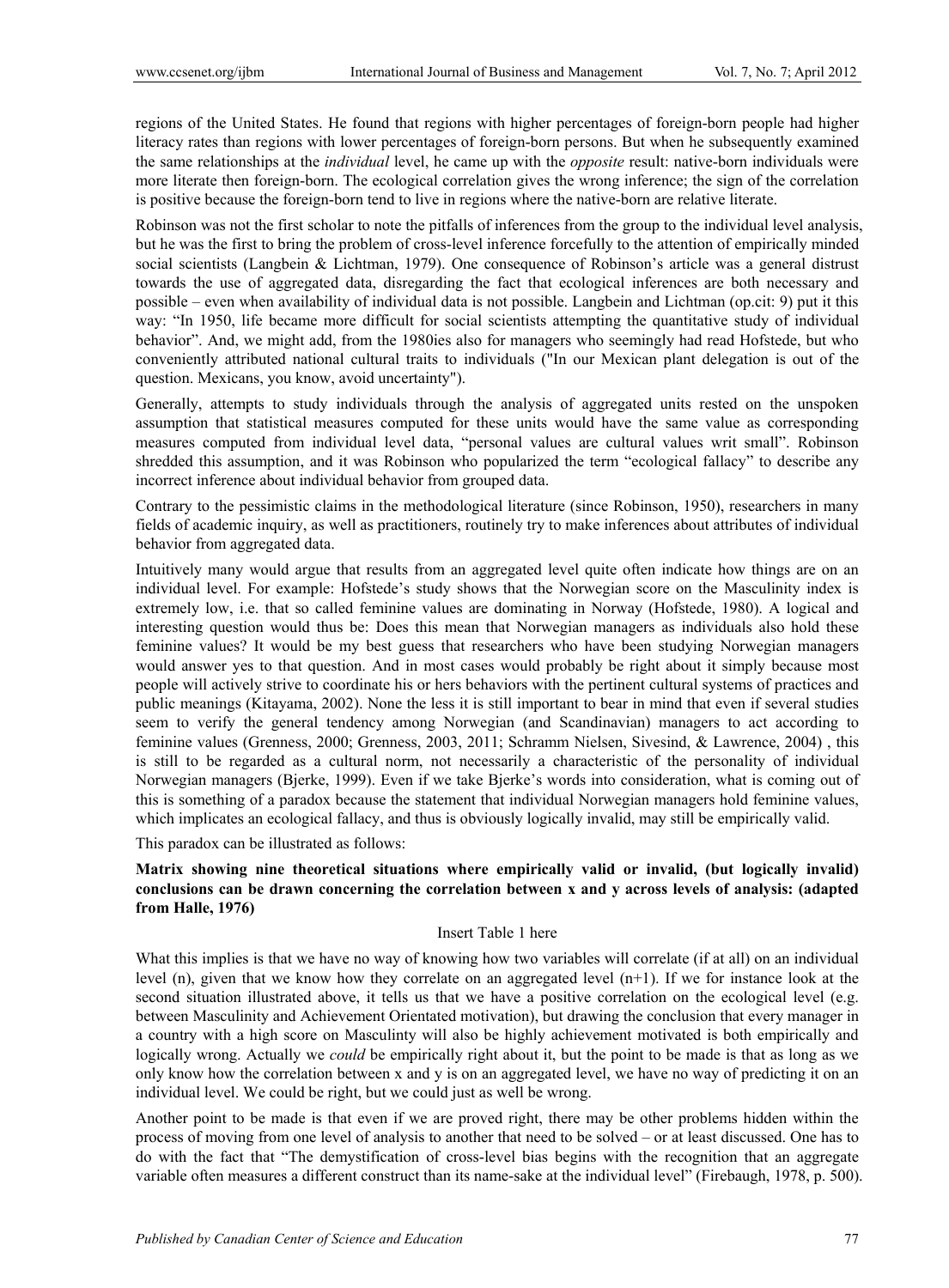What this implies is that the construct referenced on the ecological level relates to the context or social environment in which individuals live, distinct from the attributes of those individuals (Blau & Blau, 1982). Thus masculinity as a country characteristic and masculinity as an individual characteristic may exert different, independent effects on behavior. The same could be said for e.g. the word "democratic" as it is used to characterize both a democratic form of government and a democratic leader. What this implies is that we also face the danger of a "semantic fallacy" adding to the ecological fallacy. Consequently individual and aggregate correlations of variables could be discrepant, meaning that examining problems associated with construct validity may prove a useful addition to understanding cross-level inference (Schwartz, 1994).

Or we could put it this way: "In shifting from one unit of analysis to another, we are very likely to affect the manner in which outside and possibly disturbing influences are operating on the dependent and independent variables" (Blalock, 1964, p. 97). Consequently, the problem of inferring from aggregated to individual data may also be due to a failure to specify the correct model and not to an inherent logical fallacy.

Important as this may be in dealing with aggregated data, it is none the less in the literature a common agreement that the fallacy of the wrong level is generally the result when the researcher chooses his research case from a (social system) level that does not fit his conceptual model (Babbie, 1986; Frankfort-Nachmias & Nachmias, 1992). The ecological fallacy, thus, in general consists in assuming that properties found to be correlated at a higher level are correlated, i.e. found within the same unit, at the lower level. With reference to Hofstede, this is the case if the researcher draws conclusion of individual managers' behavior based on country scores. At the same time this is tempting both because of the practical usefulness of such conclusions, but also because the researcher himself has an intuitively feeling, often based on experience, that such conclusions are not empirically invalid. But because conclusions based on intuition and personal experience are generally not highly valued in social science research, an important question would be:

*Do aggregated data necessarily represent an obstacle for drawing methodologically sound conclusions about individual behavior, or is it possible to circumventing the problems that Robinson raised?* 

#### **Possible solutions**

In their highly referenced article, "Ecological Inference", Langbein and Lictman (1979) provide several possible solutions to the problem, and the use of ecological regression is regarded by the authors as the most useful means of determining how individuals behave from the study of aggregated data. This does not mean, however, that they viewed ecological regression to be the optimal solution, rather they viewed it to be the best of several bad alternatives. Furthermore, the use of ecological regression - being a highly technical procedure - demands a certain level of mathematical skills in order to get the full benefit of it. Also, as is stated by several statisticians, there are certain (restrictive) assumptions that have to be met in order to get the full benefit of this procedure, in particular the so called "constancy assumption" (Freedman, 1999). A much referenced version of this is that the statistical behavior of a demographic group is not allowed to depend of the area of residence (King, 1997). While the constancy assumption may work in studies of e.g. voting behavior within a certain geographical unit, the problem of managers' behavior in cultural contexts is a totally different matter. In fact, the cultural model turns the constancy assumption on its head as it is culture, not demography that is assumed to count for a certain constancy of behavior.

When this is the case, ecological regression ought to be replaced by the so called "neighborhood model" (Freedman, 1999). According to this model, behavior is determined by geography, not demography.

Because Hofstede uses nations as his cultural units, the neighborhood model intuitively seems like a better alternative than (varying forms of) ecological regression if we want to infer from an ecological to an individual level.

Still, a review of the different methods developed in order to overcome the problem of "the ecological fallacy" leaves one with the notion that for one thing these methods are highly technical (this goes for the neighborhood model as well) and in general rest upon a set of assumptions that not always fit with the situation at hand.

Consequently we think that there still ought to be room for a discussion of alternative ways of dealing with this problem which not least are easier to grasp for managers where the focus is on practical day-to-day problems such as how to improve job satisfaction, commitment and motivation among members of an international workforce.

## **2. Method**

In our discussion of the question stated above, we will use three data sources: The first one (1) is the aggregated results of Hofstede's study concerning Norwegian work values. The second one (2) is the results a study of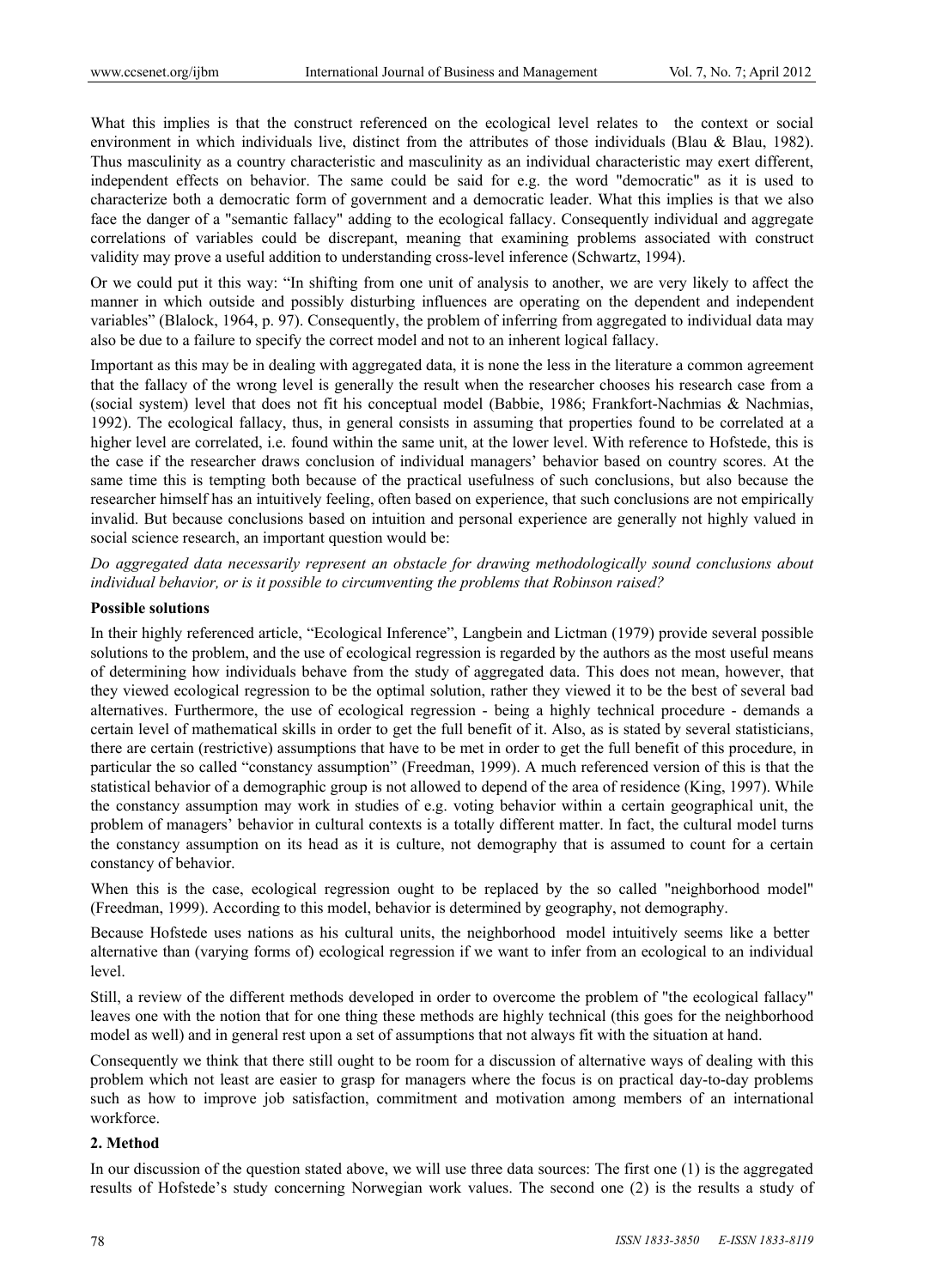values of Norwegian managers (Grenness, 2000), which is based on Hofstede's research instrument, and the third one (3) is the results a qualitative study of Scandinavian (mostly Norwegian) managers' perception of their own behavior (Grenness, 2003). In order to discuss the ecological fallacy-problem we will not use the Norwegian country-level results on all four dimensions of Hofstede's framework, but will, for reasons to be revealed below, use the results on the Masculinity – Femininity dimension only.

## **3. Data sources and results**

## **Data source I: Results of Hofstede's Norwegian study on the Masculinity dimension**

Hofstede's development of the four cultural dimensions was based on a Factor analysis of the aggregated data (an ecological factor analysis) from the 14 Work Goals (items) across 40 countries. As a result of his analysis, two factors explaining 46% of the total variance of the country means were found (Hofstede, 1980). One of these factors, which Hofstede labeled the Social/Ego factor, became the basis for the Masculinity – Femininity dimension. The reason for the name is – as Hofstede himself puts it - (1991, p. 82) that ".... This dimension is the only one which the men and women among the IBM employees scored consistently differently". But he also adds,"…Except in countries at the extreme feminine pole".

Following his own warning about the ecological fallacy, Hofstede's first statement obviously has to refer to gender differences at an aggregated level. Furthermore, in order to test the empirical validity of his second statement, Norway is almost an ideal case.

In Hofstede's study Norway's score on the Masculinity dimension is 8 (on a scale ranging from  $0 - 100$ ), which is the second lowest of all, and which no doubt places Norway at the extreme feminine pole. According to Hofstede (1980), a low score on the Masculinity dimension indicates a general preference for relationships, modesty, caring for the weak, and the quality of life as opposed to material success and progress, which are preferred in countries with a high score on this dimension. With reference to organizational behavior, what is of importance in"feminine poles-countries" based on the above mentioned factor analysis, is to:

- Work with people who cooperate well with one another
- Have security of employment

While it is of less importance to:

- Have an opportunity for advancement to higher level jobs
- Have an opportunity for higher earnings

(Hofstede, 1991, items taken from the 1994 Value Survey Model)

Logically or intuitively a low score on the Masculinity-dimension ought to imply aggregated high values on the first two items, and low values on the last two. Because a replication of Hofstede's study has been carried through in Norway (Grenness, 2000), and data from that survey are available, it is possible to look further into this implication.

## **Data source II: Results from a replication of Hofstede's Norwegian study**

During 1999, a replication of Hofstede's study was conducted in Norway (Grenness, 2000) . Although the sample was not directly comparable to Hofstede's, the validity of the study was assessed and found acceptable. The results on the Masculinity dimension confirmed Hofstede's conclusion: Norwegian managers still score low on this dimension. The size of the country sample (587 respondents) which contained a substantial percentage of women (31.7 %), also allowed for doing a meaningful break-down analyses e.g. with emphasize on the effect of gender. According to Hoppe (1990) this is not normally the case in comparative management studies due to the low percentage of female managers ordinary found in country samples, but in this case the size of the sample and the substantial percentage of women made this possible.

As was mentioned above, according to Hofstede, in highly feminine countries, differences between men and women on the Masculinty dimension is not to be expected due to the fact that in these countries both men and women may or may not be ambitious and competitive. Hofstede's assumption was only partly validated in Grenness' study as no significant gender differences were found regarding the scores on first two of the items making up the Masculinity dimension, while significant differences ( $F > 3.84$ ,  $p < 0.05$ ) were found for the items "have an opportunity for advancements" and "have opportunity for high earnings". Still these differences are differences of a degree only. It is not so that Norwegian male managers tend to value advancement and earnings as important while females do not. Both value them as important, only the men tend to view them as even more important then the women (mean scores are 2.18 vs 2.43, and 2.36 vs 2.57 respectively on a five point scale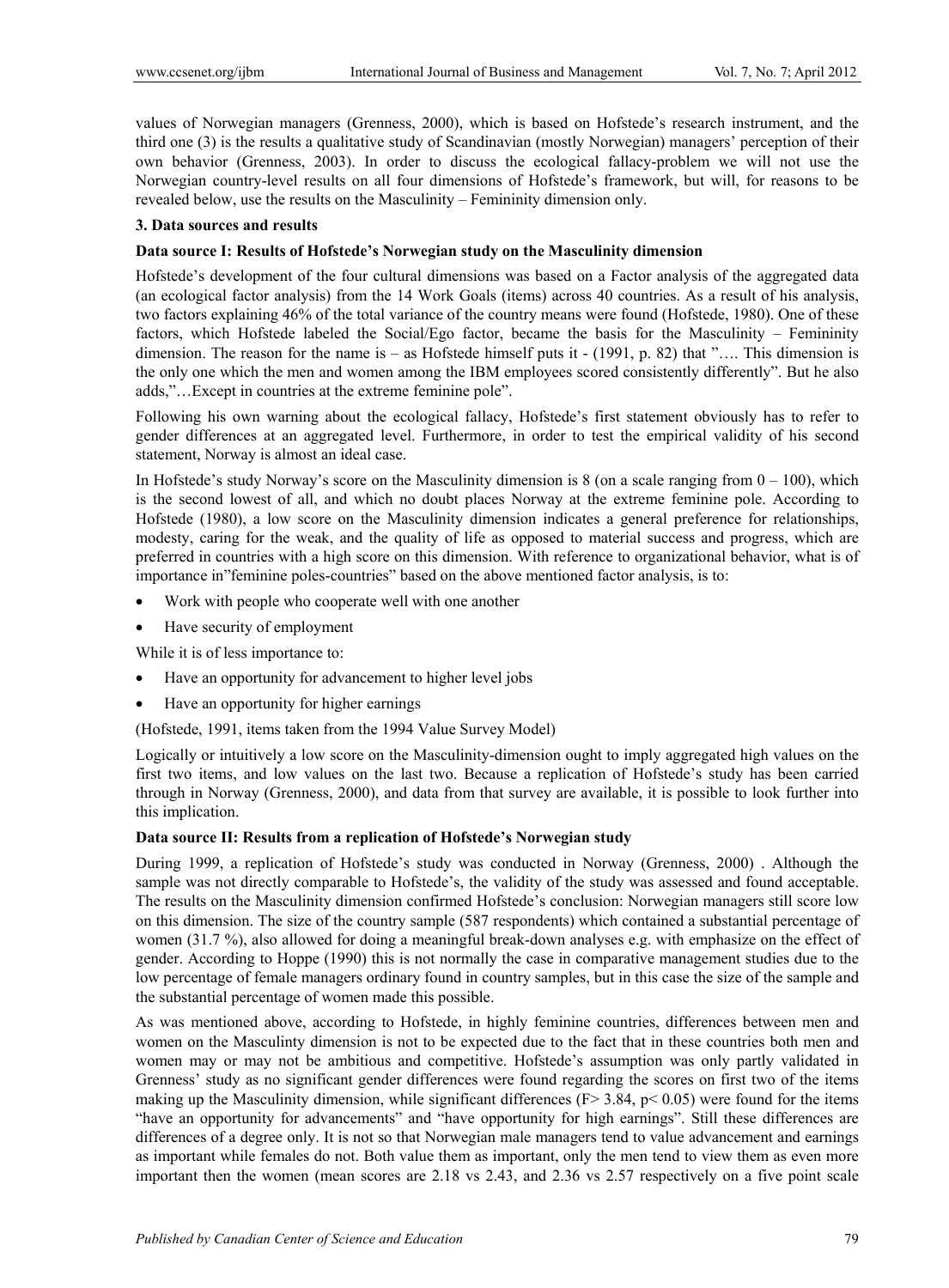where 1 represents "of utmost importance"). Furthermore, an inspection of the full data set reveals that these are the typical responses of the individual respondents of the study as the standard deviations for these questions are generally small. Consequently, it looks like Hofstede was right about his predictions concerning (lack of) gender differences in extremely feminine countries like Norway.

In order to close in on the problem of how to draw sound conclusions on individuals from aggregated data, an individual as well as an ecological factor analyses of the data from Grenness' study were conducted. The general purpose of a factor analysis is to search for the underlying structure in a data set and express this in a few factors explaining as much of the variance as possible (Dunteman, 1989). In other words, factor analysis represents a tool for searching and defining the fundamental constructs or dimensions assumed to underlie the variables. With reference to Hofstede's research, conducting factor analysis on three different levels is possible: on total data, within groups (e.g. occupation or sex), and between groups (ecological factor analysis) (Hofstede, 1980, p. 81). According to Hofstede (op.cit) the total and within-group factor analysis gave very similar results, while the between-group factors were different from the other two. And he adds that for the total data / within-group analysis a Maslowian framework made sense. The ecological factor analysis, however, revealed two factors, which Hofstede labeled Individual/Collective and Social/Ego respectively which together accounted for 46% of the total variance of the country means. After reversing the positive and negative poles, the second factor became the basis for the Masculine-Feminine dimension.

Based on his own analysis, Hofstede's conclusion was that ecological and individual correlations are different and a confusion between the two is leading to the "ecological fallacy" (Hofstede, 1980).

As was stated in the introduction, the general acceptance of Hofstede's warning has severly reduced the usefulness of his study for those primarily interested in individual behavior. None the less, (Hoppe, 1990), in doing a replication of Hofstede, also conducted an individual factor analysis based on a hypothesis that country-level and individual-level analysis would generate conceptually different solutions. What he found was that the four factors of his individual factor analysis together explained 21% of the total variance of the data compared with 58% in the ecological analysis. The results of the individual factor analysis of Grenness' (Grenness, 2000) data, however, documented that together the four factors (four factors was decided because Hoppe as well as Hofstede used a four factor solution) explained 43.5% of the total variance. This is considerably higher than Hoppe's four factor solution. In order to explain this difference, we have to look at the differences between the two samples. It has to be pointed out that Hoppe's sample consisted of individuals from 19 countries, and although the respondents showed similarities (they were all alumni from the so-called Salzburg Seminars), they none the less represented different cultures as opposed to the single country sample in Grenness' study.

With relation to the problem concerning the "ecological fallacy", the most interesting result from Grenness' individual factor analysis is that the first factor (which explained 19% of the variance) consists of three of the items used for calculating the score on the Masculinity-dimension. Only the item "have security of employment" is not included. In addition we find three of four items used for calculating the score on the Individualism-dimension here, which suggests that the first factor resulting from an individual factor analysis combines the Masculinity–Individualism dimensions as they are defined by Hofstede. A direct comparison between the first factor of Grenness' study and Hofstede's two factors on which his Masculity and Individualsm indexes were based, show that six of eight items in this factor are items which are also found in Hofstede's two first factors. The factor, then, appear very similar to the country-level solution which – under certain conditions suggest a potential use of Hofstede's instrument at the individual level also.

Compared to Hofstede's own findings this result is somewhat surprising. Hofstede has on several occasions stated that his value dimensions are valid on an ecological level only, and in his replication (Hoppe, 1990) found only two factors based on the individual-level factor analysis which revealed constructs that were similar to those found on country level. The probable explanation for this, as has been pointed out above, is the differences between Grenness' and Hoppe's samples as Grenness' sample is drawn from one country only. The possible consequences of this sample difference may thus lead us to hypothesize that:

*Avoiding the ecological fallacy is possible when the aggregated data are collected from groups or samples which are assumed to be or known to be homogenous, e.g. sharing dominant cultural values.* 

For example, comparative studies seem to verify that Norway is a country where management is based on values and norms such as equality, solidarity, and democracy (Grenness, 2000; Kalleberg, 1990; Revang & Sørensen, 1994) which – among other things – have made Norwegians "the world champions of equality" according to a leading Norwegian business paper. This "passion" for equality constitutes a norm on the aggregated level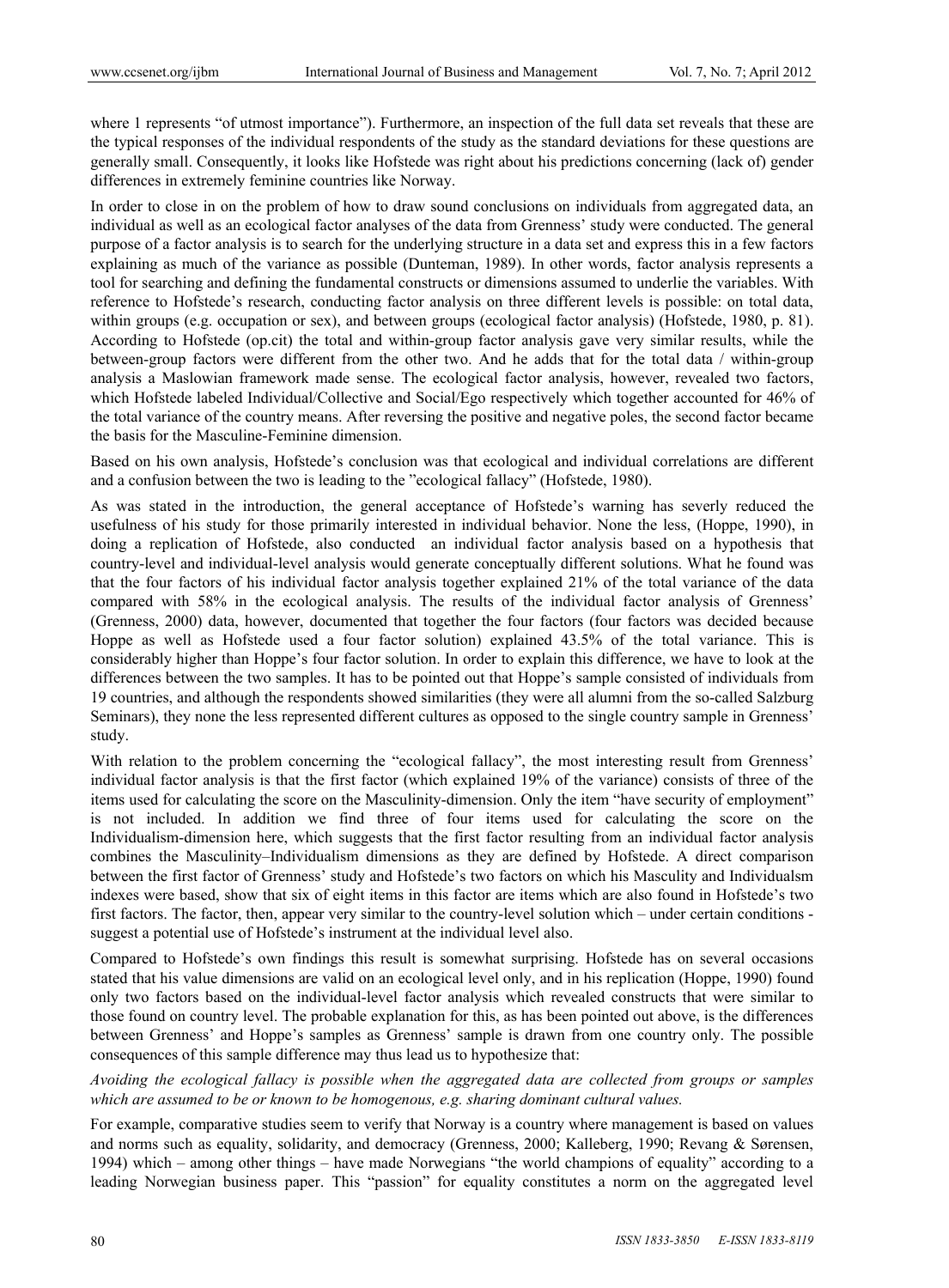(documented through e.g. a unitary school system and progressive taxation). It can be proposed, however, that this also holds on the individual (manager) level. This can be documented through the fact that not only do Norwegian managers receive lower pay than managers in other industrialized countries, also the gap between the pay of a manager and a blue collar worker is smaller than in any comparable country (Towers Perrin, 2000).

Another interesting observation is that Norwegian managers' values and norms seem to be fairly stable, as can be seen from the comparison of the means and standard deviations on the four masculinity items (discussed above) between Hoppe's (1990) Norwegian sample and Grenness' (2000) sample.

#### Insert Table 2 here

Even though the means differ somewhat, the standard deviations are remarkably similar indicating that the degree of homogeneity seems to be very stable.

#### **Data source III: results from a qualitative study of Norwegian managers**

A final source of documentation which may be used in order to validate conclusions on individuals based on aggregated data would be available and relevant studies on individual behavior. In the present case, a qualitative study of Norwegian managers (Grenness, 2003) revealed that Norwegian managers *as individuals* also value co-operation, consensus, participation, and power sharing. This can be taken as a rather strong indication that individual management behavior of Norwegian managers is in fact a manifestation of national cultural values This means that in this case national culture, as measured by Hofstede, can be viewed as an embedded component of organizations within that culture, and that individual management behavior is an inextricable, but also logical result of specific cultural values which are thought to be embedded within individual members and groups of members in a country (see e.g. Gibson, 1994).

#### **4. Discussion**

The method which has been described here may be regarded as rather "home-made" and arbitrary, but it none the less bares some resemblance to the method used by Price and Sanders (Macdonald & Heath, 1996) which has been termed "pooling" aggregated and individual dataset, and to the method of "interrater agreement" (rwg) where the index is calculated by comparing the variance of a group's scores to an expected random variance (Bliese, 2000) in order to determine if .." reasonable consensus exists for a group to aggregate individual level data to the group level of analysis" (Dunlap, Burke, & Smith-Crowe, 2003, p. 357). But mostly it resembles what has been known as "within and between analyses" (WABA) which can be used to show within-group similarity for a sample of respondents with respect to value orientations (Danserau & Yammarino, 2000).

The study of value differences across cultures and the relationship of these differences to organizational behavior are of importance to both academics and practitioners. Understanding these relationships helps academics explain and prescribe effective management approaches for different environments, as well as helps international managers manage more effectively. In this connection Hofstede's cultural indices provide one approach that many academics and practitioners have found attractive. At the same time Hofstede's indices may have limited value for managers operating at the micro level.

For one thing, with reference to Grenness' (2000) country study, the necessity of considering the relationship of demographic variables such as sex, age and so forth to the indices ought to be considered. Also, as has been suggested by Latifi and Kiani (1997), using Hofstede as a base, it is possible to develop more "expressive" models for national culture. Such models take into consideration that within any country sub-cultures exist, and that the (work)values among individuals within such sub-cultures (e.g corporate cultures) may differ significantly from Hofstede's findings. Punnet and Withane (1990, p. 81) draw a similar conclusion based on the results of their examination of Hofstede's framework in three diverse samples, as they write: " In conclusion, it seems that the organizational culture may have had a substantial influence on all subjects' values".

## **5. Conclusion**

Based on the above discussion it would of course be all too daring to propose that Hofstede was entirely wrong when he sent out his warning that his data were valid on an aggregated level only. On the other hand we think that his warning is probably it little too categorical and that it has reduced the value of his research unnecessary. Caution and sound judgment are always necessary ingredients when research results are to be interpreted. In order to assess the possibility of drawing methodological sound solutions on individual behavior where only aggregated data are available, we have suggested that knowledge about the degree of homogeneity (or heterogeneity) of the population in question is a vital factor. Based either on available values of the standard deviation (or similar measures of dispersion) of the population, and / or results of relevant studies of individual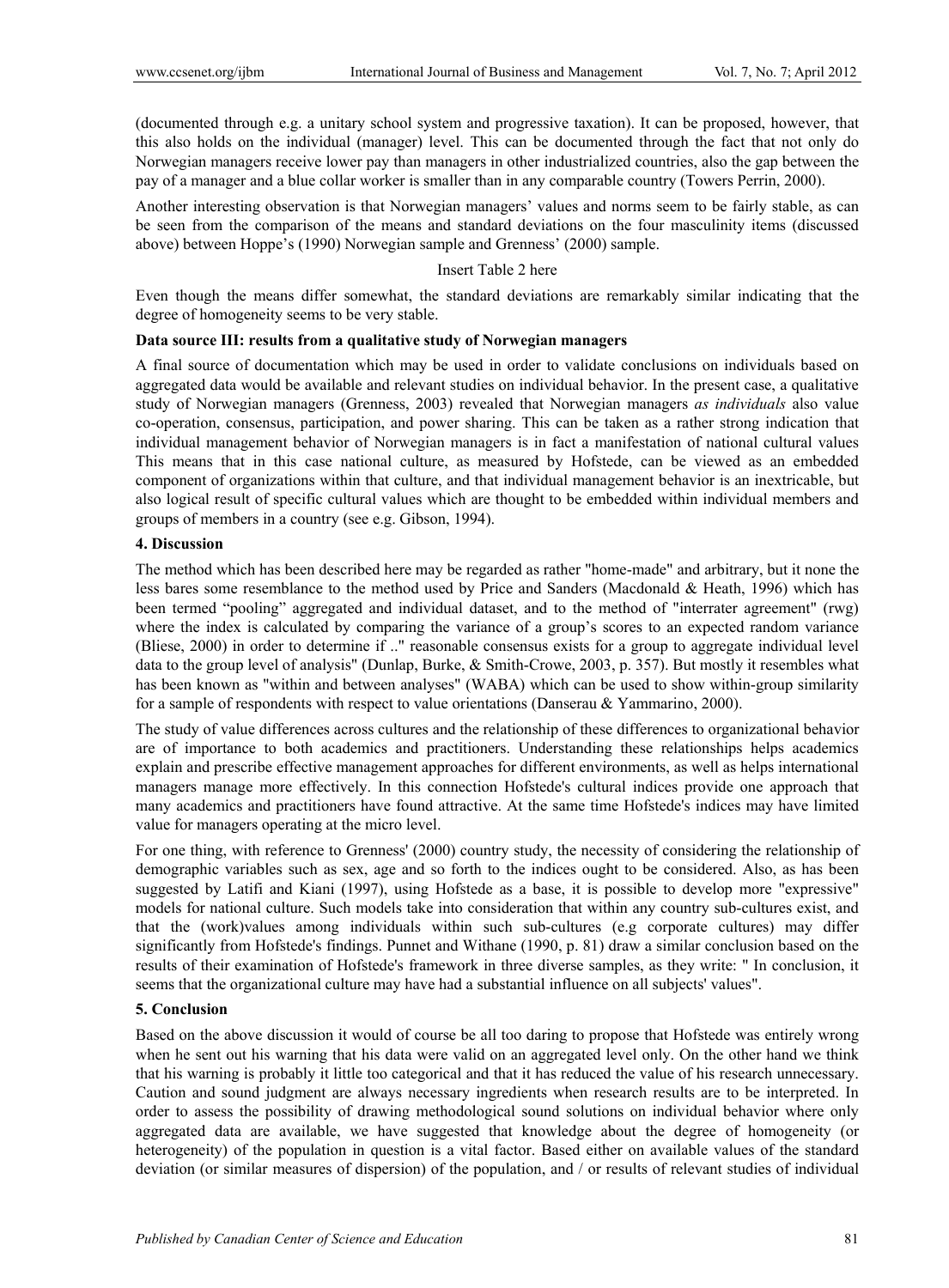behavior of members of the group we have aggregated data on, or even general knowledge of demographics, we may draw conclusions that are more than pure guesswork.

In spite of the fact that statistical approaches exist which may help avoiding the ecological fallacy, we still think that non-statistical procedures like the ones we have proposed in this article are intuitively easier to understand, not least for managers. One repeating problem in cross-cultural research is that there are often two (or more) levels of theorizing that if not coordinated effectively into the research design may cause ecological fallacies. Consequently this is an important and often critical issue in cross-cultural research. Keeping in mind that one leading statistician has pronounced that "…The problems of confounding and aggregation bias, however, are unlikely to be resolved in the proximate future (Freedman, 1999, p. 5), we feel that a "fresh approach" towards this problem is at least worth trying for. None the less, it is important to bear in mind that judgment must be made case by case, focusing on the assumptions behind the methods. Only then will it be possible to convince the skeptics that inferences about individual behavior drawn for data about aggregates can not only be empirically right, but logically right as well.

#### **References**

Armstrong, R. W. (1996). The relationship between culture and perception of ethical problems in international marketing. *Journal of Business Ethics, 15*(11), 1199-1208. http://dx.doi.org/10.1007/BF00412818

Babbie, E. (1986). *Values, opinions and identity*. Paper presented at the American Sociological Association.

Blalock, H. M. (1964). *Causal inferences in nonexperimental research*. Chapel Hill, NC: University of North Carolina Press.

Blau, J. R., & Blau, P. M. (1982). The Cost of Inequality - Metropolitan Structure and Violent Crime. *American Sociological Review, 47*(1), 114-129. http://dx.doi.org/10.2307/2095046

Bliese, P. D. (2000). Within-group agreement, non-independence, and reliability: Implications for data aggregation and analysis. In K.J.Klein & S. W. J. Koslowski (Eds.), *Multilevel Theory, Research, and Methods in Organizations* (pp. 349 - 381). San Francisco: Jossey - Bass.

Bond, M. H. (2002). Reclaiming the individual from Hofstede's ecological analysis - A 20-year odyssey: Comment on Oyserman et al. (2002). *Psychological Bulletin, 128*(1), 73-77.

Cook, T. D., Fankhauser, G., Campbell, D. T., Reichardt, C. S., McCain, L. J., & McCleary, R. (1979). *Quasi-experimentation: design & analysis issues for field settings*. Boston: Houghton Mifflin Co.

Danserau, F., & Yammarino, F. (2000). Within and between analysis. In K.J.Klein & W. J. Kozlowski (Eds.), *Multilevel Theory, research and methods in organizations* (pp. 425-466). San Francisco: Jossey - Bass.

Dorfman, P. W., & Howell, J. P. (1988). Dimensions of national culture and effective leadership patterns: Hofstede revisited. *Advances in international comparative management, 3*(127-150).

Dunlap, W. P., Burke, M. J., & Smith-Crowe, K. (2003). Accurate tests of statistical significance for r(WG) and average deviation interrater agreement indexes. *Journal of Applied Psychology, 88*(2), 356-362. http://dx.doi.org/10.1037/0021-9010.88.2.356

Dunteman, G. H. (1989). *Principal components analysis*. Newbury Park, Calif.: Sage.

Firebaugh, G. (1978). A Rule for Inferring Individual-Level Relationships from Aggregate Data. *American Sociological Review, 43*(4), 557-572.

Frankfort-Nachmias, C., & Nachmias, D. (1992). *Research methods in the social sciences* (4th ed.). New York: St. Martin's Press.

Freedman, D. A. (1999). Ecological inference and the ecological fallacy. *International Encyclopedia of the Social & Behavioral Sciences, 6*, 4027-4030.

Gibson, C. B. (1994). The implications of national culture for organizational structure: an investigation of three perspectives. *Advances in International Comparative Management, 9*, 3-38.

Grenness, T. (2000). *Perceptions of values and commitment of Norwegian managers*. Unpublished thesis for the DBA. Brunel University/Henley Management College.

Grenness, T. (2003). Scandinavian Managers on Scandinavian Management. *International Journal of Value-Based Management, 16*(1), 9-21. http://dx.doi.org/10.1023/a:1021977514976

Grenness, T. (2011). Will the Scandinavian leadership model survive the forces of globalisation? A swot analysis. *International Journal of Business and Globalisation, 7*(3), 332-350.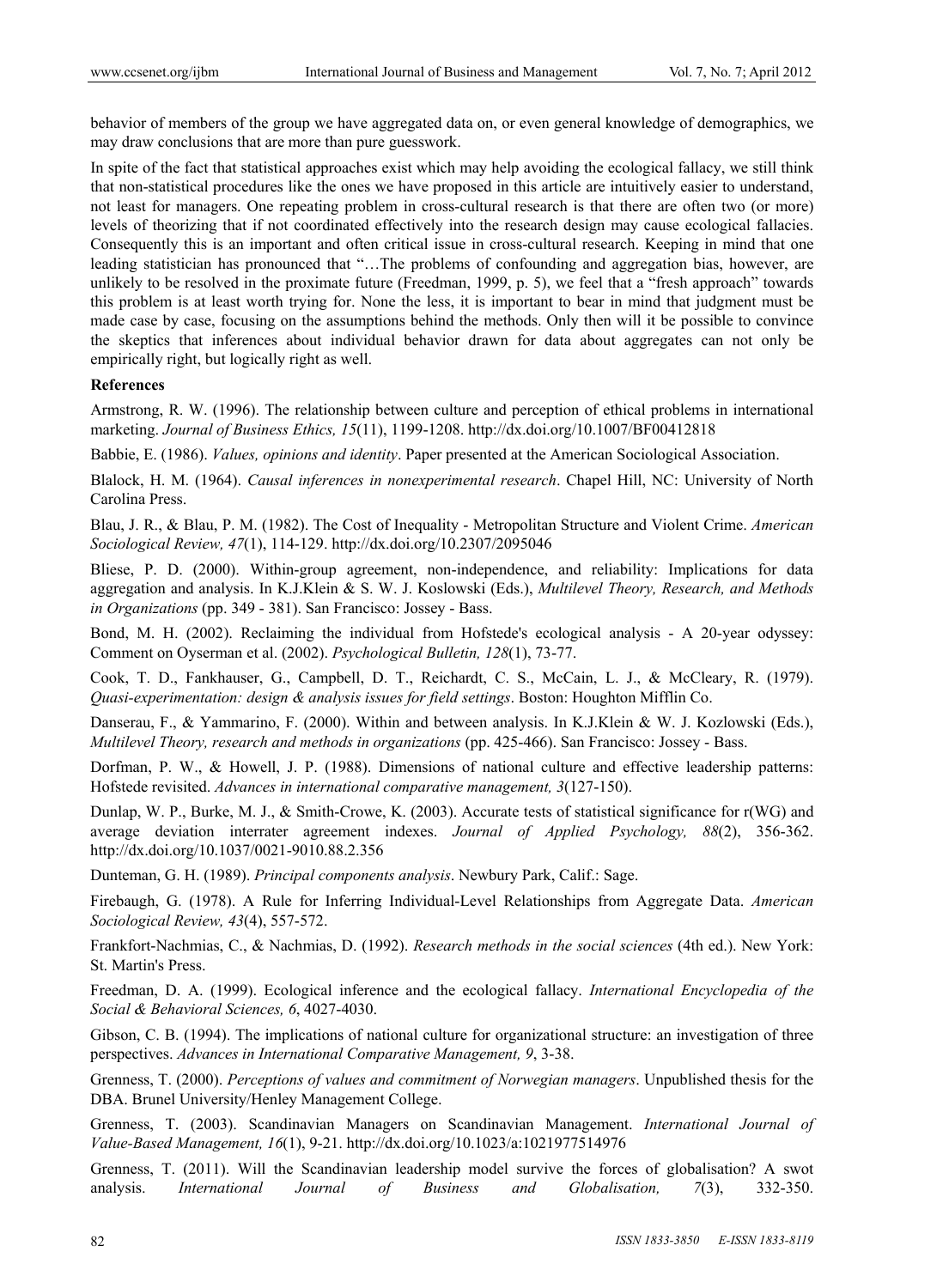http://dx.doi.org/10.1504/ijbg.2011.042062

Halle, N. H. (1976). Noen feilslutninger i forbindelse med korrelasjon. In S. U. Larsen (Ed.), *Problemer i samfunnsvitenskapelig metode*. Bergen: Universitetsforlaget.

Higgs, G. B., Higgs, G., Bellin, W., Farrell, S., & White, S. (1997). Educational Attainment and Social Disadvantage: Contextualizing School League Tables. *Regional Studies, 31*(8), 775-789. http://dx.doi.org/10.1080/00343409750129607

Hofstede, G. (1980). *Culture's consequences: international differences in work-related values*. Beverly Hills, Calif.: Sage.

Hofstede, G. (1991). *Cultures and organizations: software of the mind*. London: McGraw-Hill.

Hofstede, G. (2011). Hofstede and Migliore - rebuttal and response. *Cross Cultural Management: An International Journal, 18*(3).

Hofstede, G., & McCrae, R. R. (2004). Personality and culture revisited: Linking traits and dimensions of culture. *Cross-cultural research, 38*(1), 52-88. http://dx.doi.org/10.1177/1069397103259443

Hoppe, M. H. (1990). *A comparative study of country elites: international differences in work-related values and learning and their implications for management training and development*. Doctoral Dissertation. University of North Carolina. Chapel Hill.

Kalleberg, R. (1990). *Scandinavian in a comparative perspective.* Paper, University of Oslo, Department of Sociology.

King, G. (1997). *A solution to the ecological inference problem: reconstructing individual behavior from aggregate data*. Princeton: Princeton University Press.

Kitayama, S. (2002). Culture and basic psychological processes - Toward a system view of culture: Comment on Oyserman et al. *Psychological Bulletin, 128*(1), 89-96. http://dx.doi.org/10.1037/0033-2909.128.1.89

Langbein, L. I., & Lichtman, A. J. (1979). *Ecological inference*. Thousand Oaks, Ca: Sage.

Latifi, F., Kiani, G. R., & Henley Management College. Henley Research, C. (1997). *An expressive model to interpret multi-faceted cultures: an application for strategic planning in Iran*. Henley-on-Thames: Henley Management College.

Macdonald, K., & Heath, A. (1996). Pooling Cross-Sections: a Comment on Price and Sanders. *Political Studies*, 45: 928–941.

Migliore, L. A. (2011). Relation between big five personality traits and Hofstede's cultural dimensions Samples from the USA and India. *Cross Cultural Management-an International Journal, 18*(1), 38-54. http://dx.doi.org/10.1108/13527601111104287

Punnett, B. J., & Withane, S. (1990). Hofstede's Value Survey Module: to embrace or abandon? *Advances in international comparative management, 5*, 69-89.

Revang, Ø., & Sørensen, B. A. (1994). *Ledelse og management i norsk sammenheng: historiske betraktninger og fremtidige utfordringer*. Sandvika: Norwegian School of Management.

Robinson, R. (1983). Book Reviews: G. Hofstede, Culture's Consequence. *Work and Occupations, 10*, 110-115.

Robinson, W. S. (1950). Ecological Correlations and the Behavior of Individuals. *American Sociological Review, 15*(3), 351-357.

Schaffer, B. S., & Riordan, C. M. (2003). A review of cross-cultural methodologies for organizational research: A best-practices approach. *Organizational Research Methods, 6*(2), 169-215. http://dx.doi.org/10.1177/1094428103251542

Schramm Nielsen, J., Sivesind, K. H., & Lawrence, P. (2004). *Management in Scandinavia: culture, context and change*. Cheltenham: Edward Elgar.

Schwartz, S. (1994). The Fallacy of the Ecological Fallacy - the Potential Misuse of a Concept and the Consequences. *American Journal of Public Health, 84*(5), 819-824. http://dx.doi.org/10.2105/AJPH.84.5.819

Smith, P. B., Peterson, M. F., & Schwartz, S. H. (2002). Cultural values, sources of guidance, and their relevance to managerial behavior. *Journal of cross-cultural Psychology, 33*(2), 188-208. http://dx.doi.org/10.1177/0022022102033002005